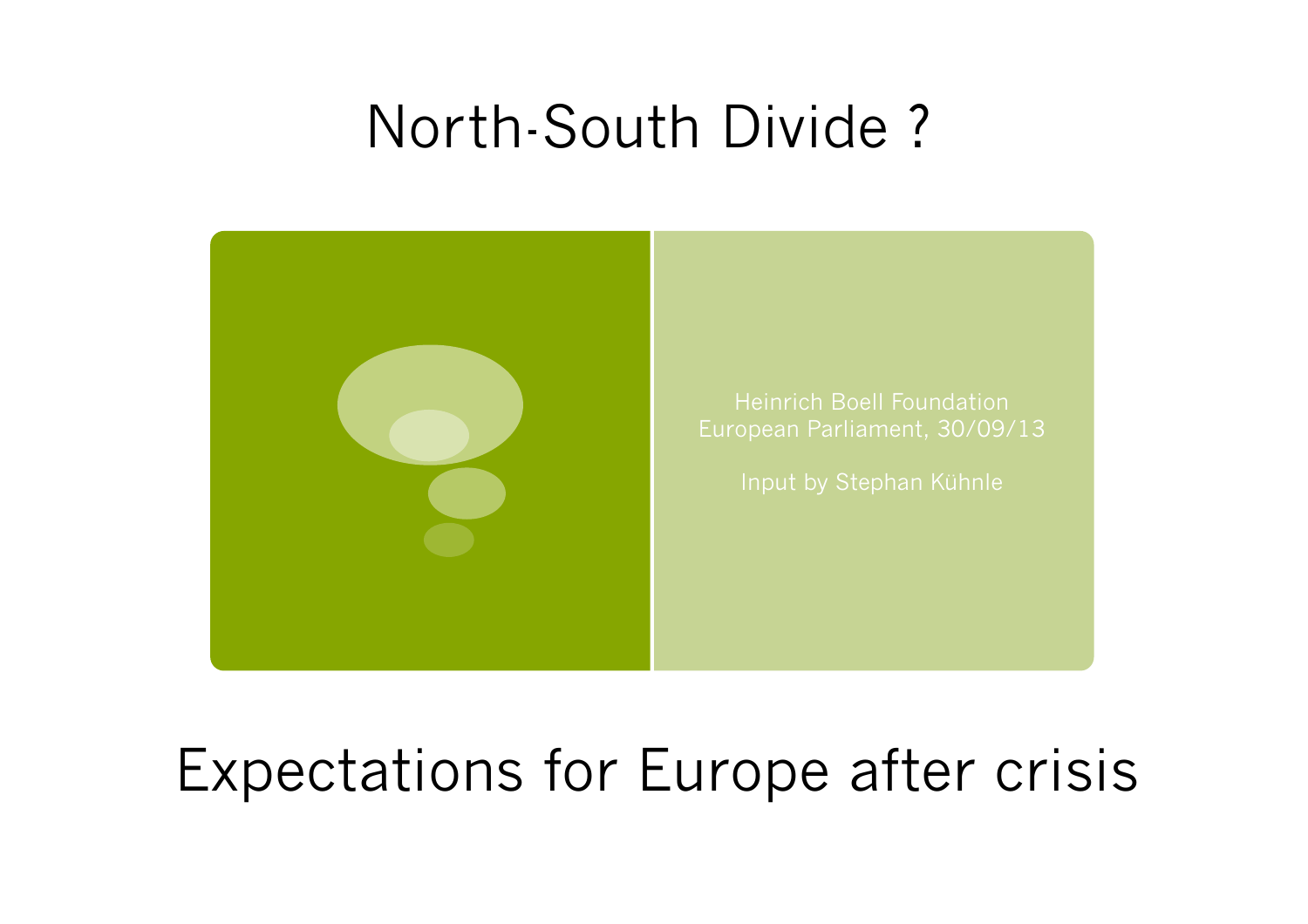- **What type of crisis?** 
	- Public debt crisis
	- Confidence crisis
	- Bank crisis
	- **Democracy crisis**



- Focus on economic issues
- **Diverse perception of the crisis** 
	- **PIIGS** high political relevance
	- Germany no public debate about Europe
- Necessity: trust in the political will to come to terms with the crisis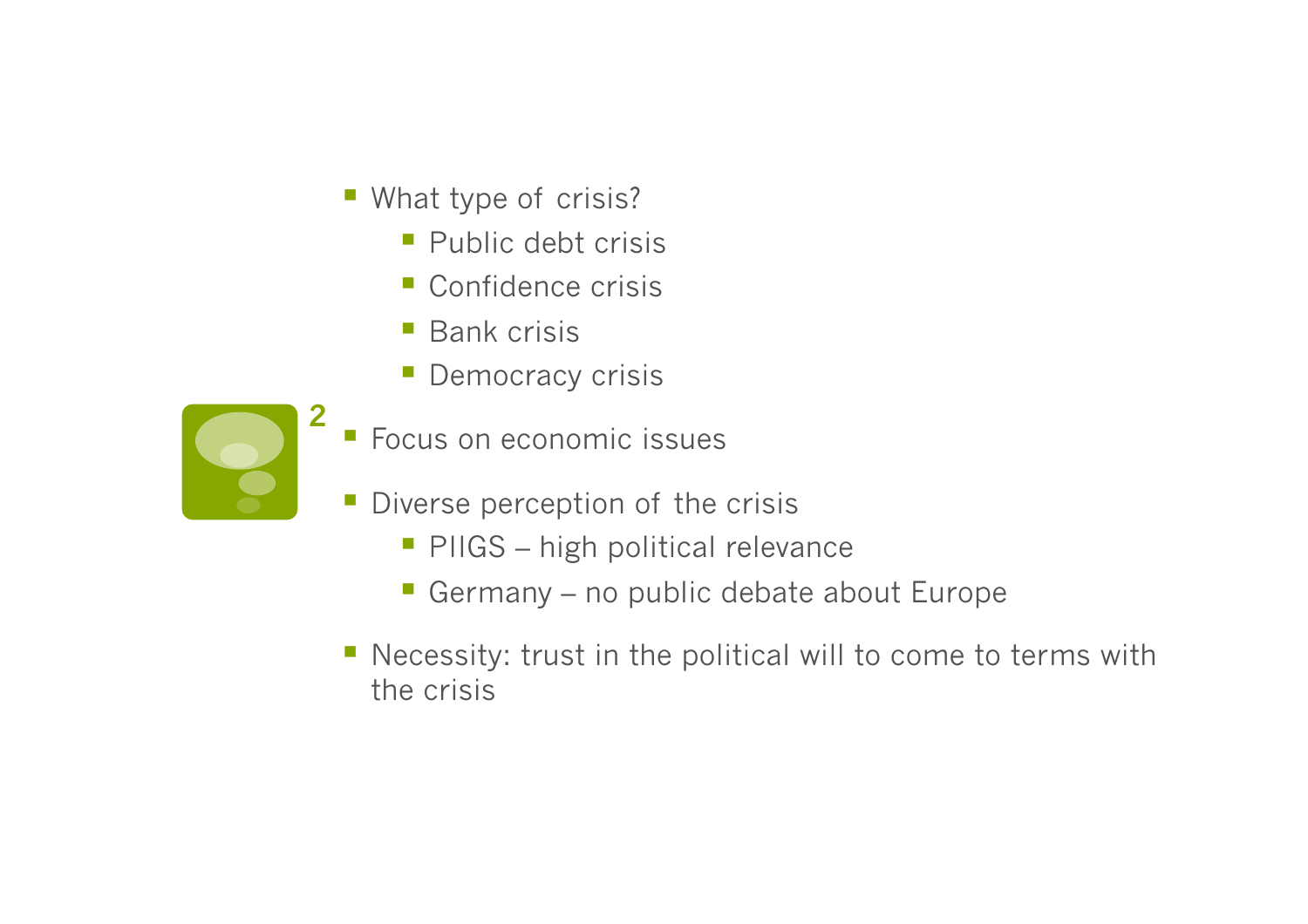#### Step 1: Regulation and Control

- Switching from austerity to Keynesian policy
	- Not only reducing government costs
	- **Increasing revenues**
- **Divers taxes**
- Control (p.ex. European Financial Supervisory Authority)
- **Eurobonds commom accountability**
- **Learning from past mistakes, repairing constructional** defects of the eurozone

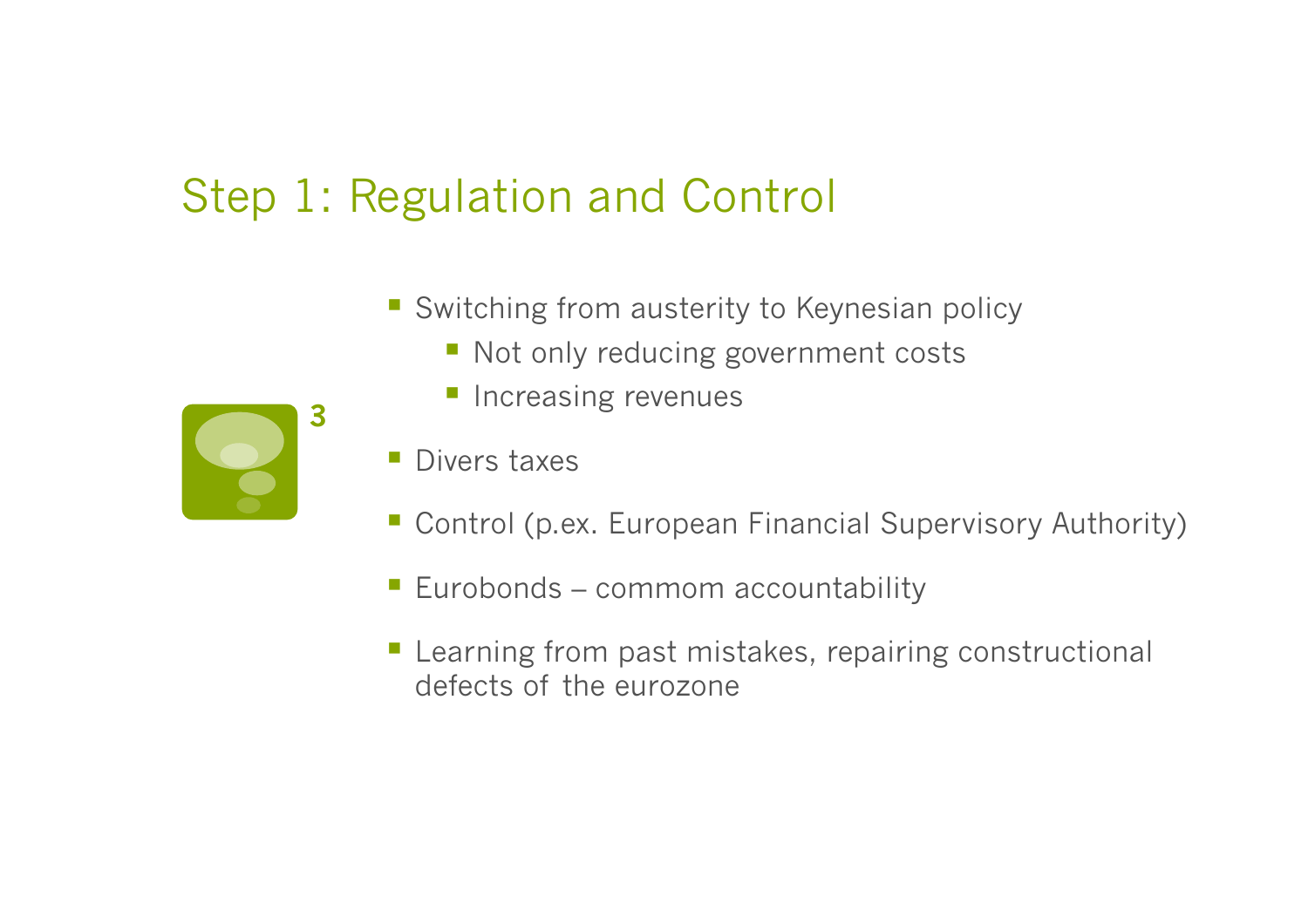### Step 2: , Daring more Democracy'

- **More competences for the EP**
- **More publicity for the EP**
- Higher EU budget
	- Capabability to action
- **Elections 2014: europewide leading candidates**
- Quasi federal design without democratic legitimation: European Monetary Union in crisis